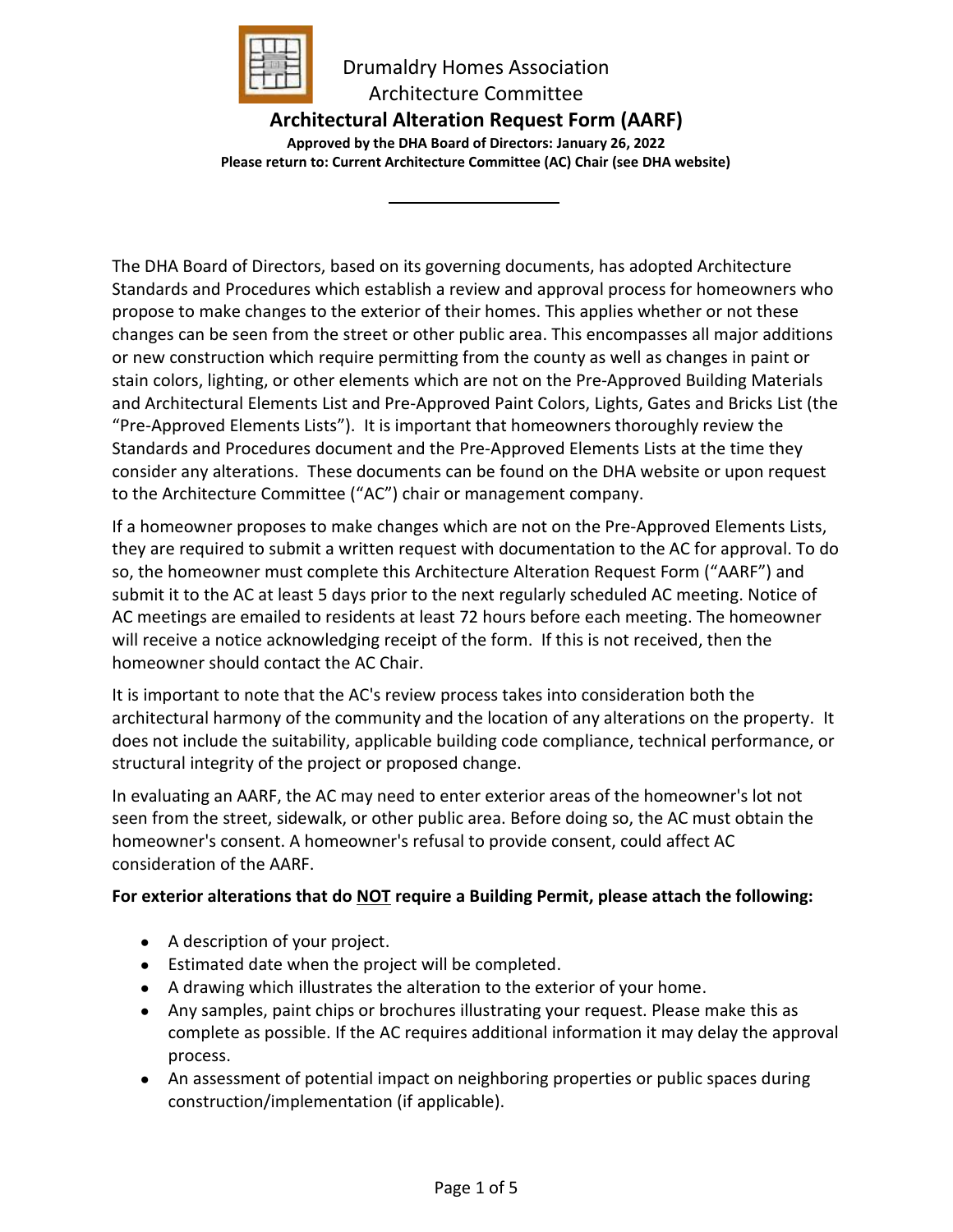

### **Architectural Alteration Request Form (AARF)**

**Approved by the DHA Board of Directors: January 26, 2022 Please return to: Current Architecture Committee (AC) Chair (see DHA website)**

#### **For exterior alterations which require a Building Permit please provide the following:**

- A description of your project.
- Architectural drawings, diagrams or plats showing the nature, kind, shape, height, color, materials, and location of the proposed alteration.
- A list of all building materials.
- Information regarding any unusual or extenuating circumstances which could affect approval of your project*.*
- Estimated date when the project will be completed.
- An assessment of potential impact on neighboring properties or public spaces during construction/implementation (if applicable).

#### **Notification Requirement (for BOTH types of requests above):**

Documentation of notification (not approval) of all neighbors whose property abuts yours as well as those in the immediate vicinity who may be impacted by the proposed changes (such as those whose property has sight lines to the proposed changes). Each of these neighbors must be notified of your plans. The Board requires that you discuss the proposed changes with these neighbors prior to submitting this request to the AC. As documentation of notification of this request, please provide the following details and have neighbors sign below

#### **I have been notified of the proposed change included in this AARF. My signature below does not constitute my approval of these changes.**

| <b>Neighbor Name</b> | <b>Address</b> | Date | Signature |
|----------------------|----------------|------|-----------|
|                      |                |      |           |
|                      |                |      |           |
|                      |                |      |           |
|                      |                |      |           |
|                      |                |      |           |
|                      |                |      |           |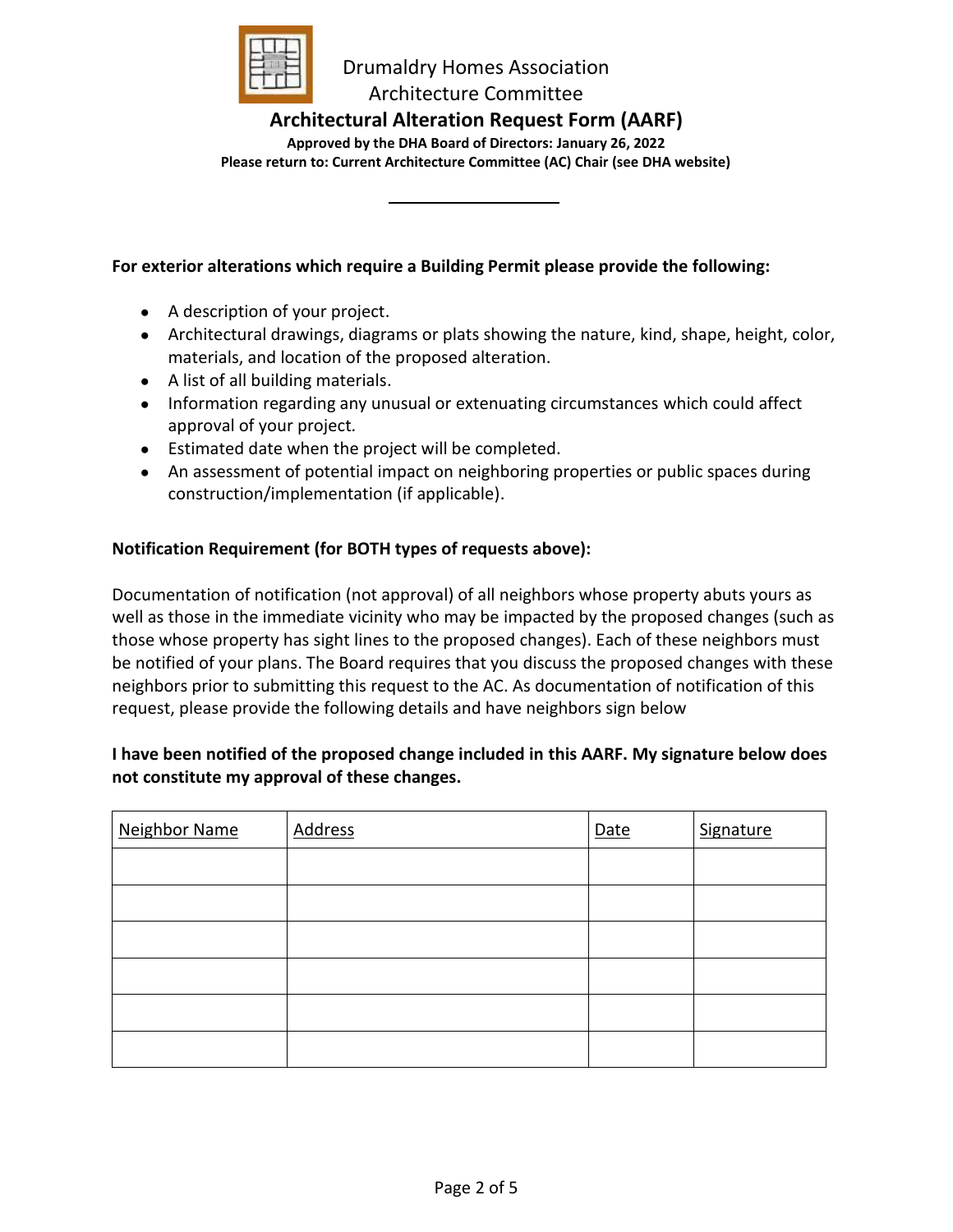

# **Architectural Alteration Request Form (AARF)**

**Approved by the DHA Board of Directors: January 26, 2022 Please return to: Current Architecture Committee (AC) Chair (see DHA website)**

Neighbors who have concerns or objections about this proposal should contact the AC chair immediately. They may also wish to attend the meeting at which this application is to be considered.

#### **Review and Approval Process**

The AC shall review and approve or disapprove, within 30 days of its receipt of an application, any request for a change which is not specifically permitted on the Pre-Approved Elements lists. In the event that the AC cannot reach a decision, it shall refer the matter to the Drumaldry Board. In such a case the Board shall have an additional 30 days to reach its decision. Should the application be denied by either the AC or the Board the applicant may revise the application and submit it for reconsideration. The applicant may also appeal such a denial to the Board which shall have 30 days to reach a decision on the appeal. Any such appeal must be lodged in writing with the Board president within 30 days of the decision which is being appealed. Upon appeal, the Board may enter into negotiations with the homeowner with the intent of reaching a mutually acceptable compromise on a case-by-case basis. All decisions made by the AC or the Board shall be communicated to the applicant within 7 days of the decision being reached. The published agendas for upcoming AC meetings shall include the address of any property for which an AARF has been submitted and will be reviewed at the meeting.

The DHA approval process is in addition to any county permit and approval processes and may be, in some instances, stricter than county requirements. Obtaining a permit and proper inspections does not fulfill the requirement for DHA review.

**Please use this space to describe your project (attach any additional documentation):**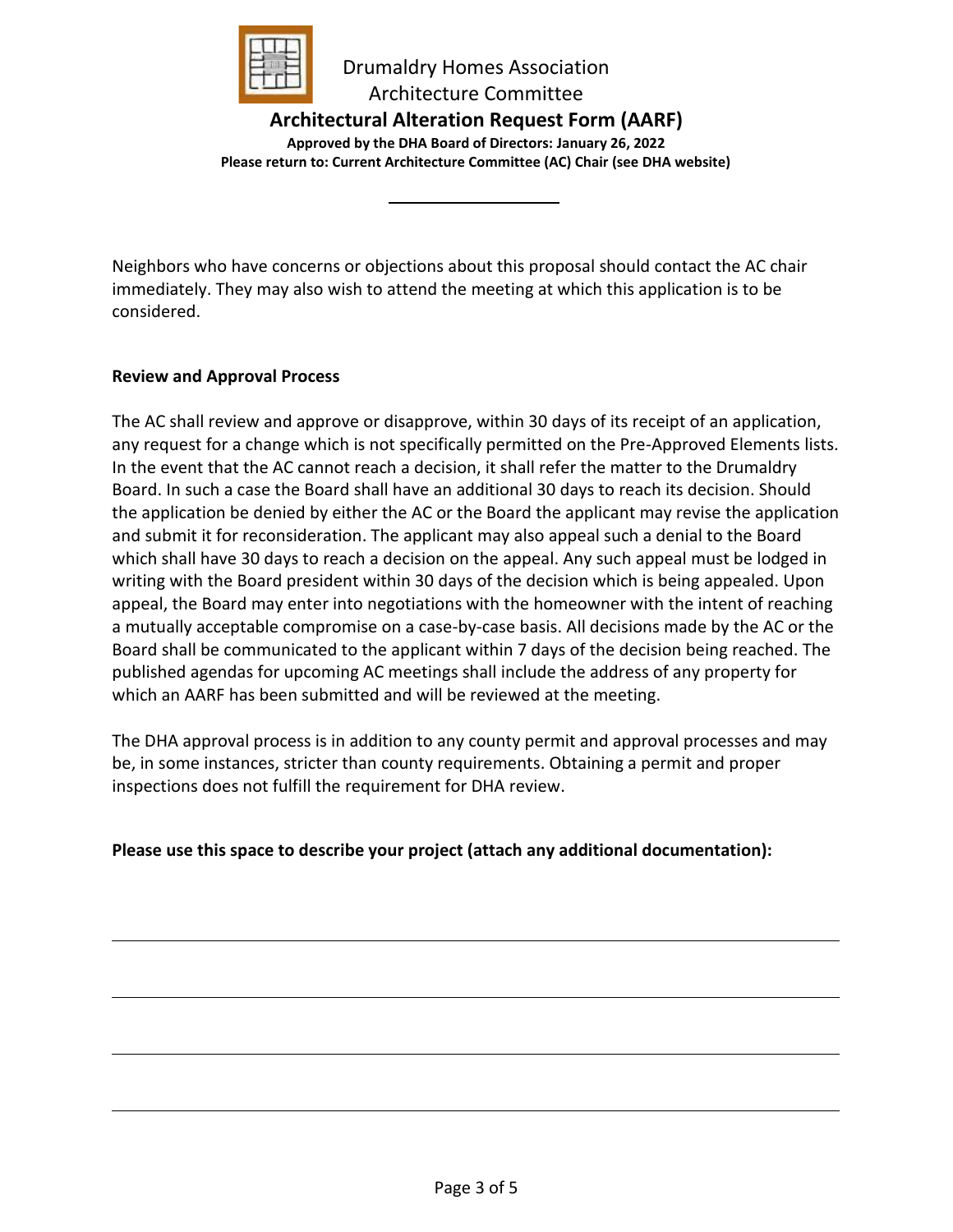

**Architectural Alteration Request Form (AARF)**

**Approved by the DHA Board of Directors: January 26, 2022 Please return to: Current Architecture Committee (AC) Chair (see DHA website)**

**Please complete the following:**

| <b>Name</b>           |                       |                | <b>AC Use</b>                     |
|-----------------------|-----------------------|----------------|-----------------------------------|
| <b>Address</b>        |                       |                | <b>Date Received</b>              |
| Phone                 |                       |                | <b>Date of Next AC Meeting</b>    |
| Email                 |                       |                | <b>Date of Next Board Meeting</b> |
| <b>Date Submitted</b> |                       |                | <b>Received By</b>                |
|                       |                       |                | <b>Notice Date</b>                |
| Approved □            | Disapproved $\square$ | <b>Reason:</b> |                                   |